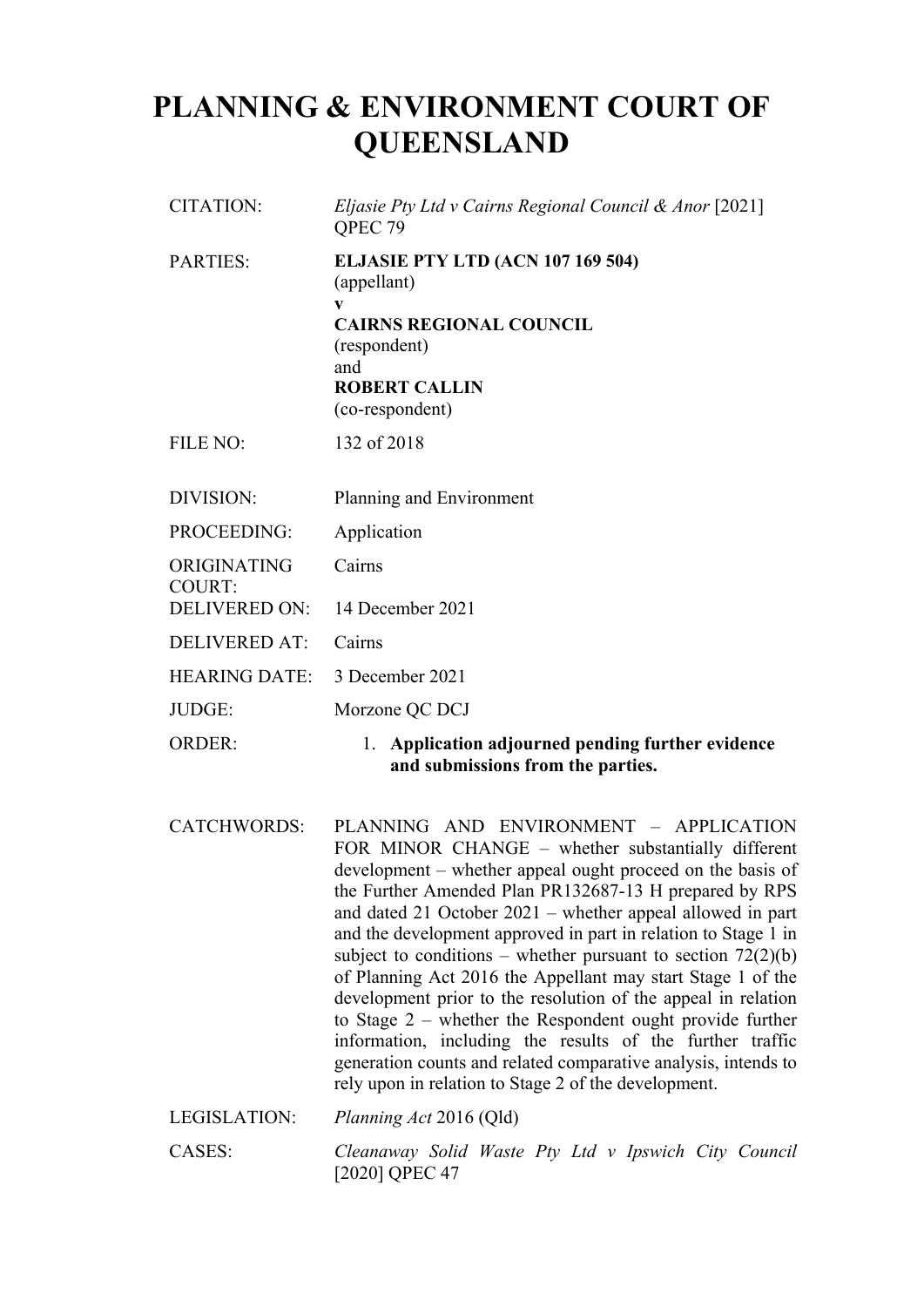|                    | Coles Group Property Developments Ltd v Sunshine Coast<br>Regional Council [2010] QPELR 494<br>Emaaas v Brisbane City Council [2014] QPELR 579<br>G8C Pty Ltd ATF Crick Family Trust v Sunshine Coast<br>Regional Council [2017] QPEC 77<br>Novadeck Pty Ltd v Brisbane City Council [2016] QPEC 68<br>Orchard (Oxenford) Developments Pty Ltd v Gold Coast City<br>Council [2015] QPELR 462 |
|--------------------|----------------------------------------------------------------------------------------------------------------------------------------------------------------------------------------------------------------------------------------------------------------------------------------------------------------------------------------------------------------------------------------------|
| <b>COUNSEL:</b>    | N Loos for the Appellant                                                                                                                                                                                                                                                                                                                                                                     |
| <b>SOLICITORS:</b> | Holding Redlich for the Appellant<br>P&E Law for the Respondent                                                                                                                                                                                                                                                                                                                              |

Miller Bou-Samra Lawyers for the Co-Respondent

### **Summary**

- [1] The appellant developer applies to make another minor change to its development application based on reconfigured layout plans for stage 1 and seeks to proceed on this changed application in respect of the appeal for stage 2. The appellant also seeks the courts imprimatur to stay the course of partly allowing the appeal and starting stage 1 before the appeal ends for the contested stage 2.
- [2] Whilst the respondent council accepts that the proposed changes are minor changes for stage 1 *per se*, it argues that the change may result in a substantially different development overall. The co-respondent submitter adopts a neutral position.
- [3] The critical issue is whether the proposed change of removing the connecting internal road and access from stage 1 to stage 2 will significantly impact traffic flow and introduce new impacts on Mount Sampson Street and Danbulan Street, thereby resulting in a substantially different development.
- [4] It seems to me that the proposed change will necessarily alter the way that traffic passes in, out, through and interacts with the overall development, by funnelling all traffic from stage 2 onto Mount Sampson Street and then onto Danbulan Street. But in the absence of further evidence, I am unable to discern whether the traffic access, flow and impacts will not substantially change the development and constitute a minor change to the development approval for stage 1 and/or a minor change to the development application overall.
- [5] I will invite further submissions on these matters, and also on the application of ss 78A(2) & (4), 79, 80, 81, and 81A to the application to change the development approval for stage 1.
- [6] The implementation of the approval for stage 1, pending the continuation of the appeal for stage 2, will depend upon the determination of the minor change application and consequential orders.
- [7] For these reasons, I will adjourn the application to allow for further evidence and submissions from the parties in accordance with these reasons.

#### **Does the proposed change result in substantially different development?**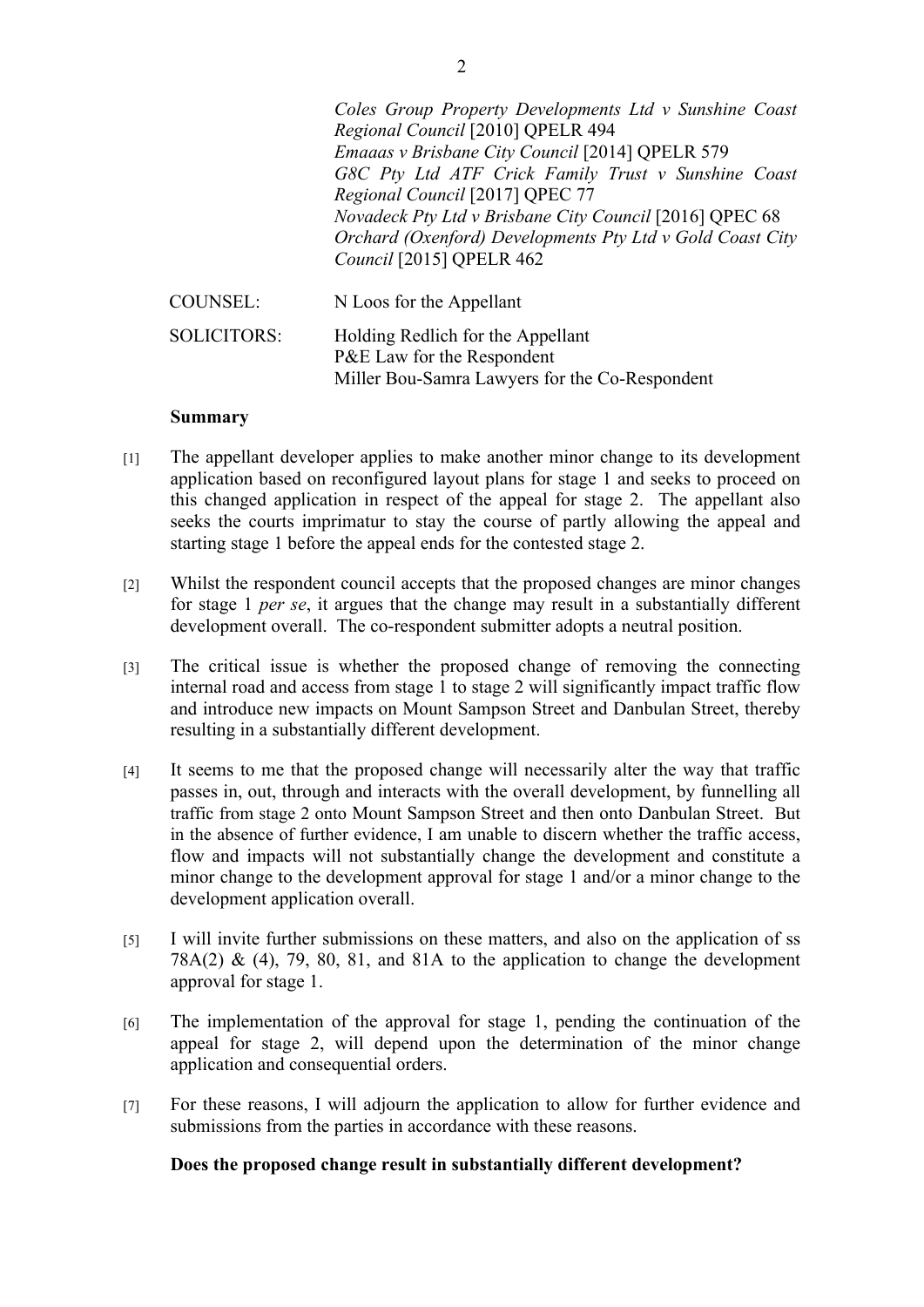- [8] The critical issue is whether the proposed change results in 'substantially different development' within the meaning of "minor change" as defined in Schedule 2 of the *Planning Act* 2016 (Old), for the development approval and the development application.
- [9] The term '**substantially different development**' is not defined in the Act. 'Substantial' is defined relevantly in the Macquarie Dictionary as:

" ... 2. an ample or considerable amount, quantity, size etc, …7. relating to the substance, matter, or material of the thing. 8. of or relating to the essence of the thing; essential, material, or important".<sup>1</sup>

- [10] Guidance is provided in Schedule 1 of the Development Assessment Rules (promulgated by the Minister under s 68 of the PA) with a list of matters in paragraph 4 of the schedule, including relevantly here:
	- *"(d) changes the ability of the proposed development to operate as intended; or*
	- *(e) removes a component that is integral to the operation of the development; or*
	- *(f) significantly impacts on traffic flow and the transport network, such as increasing traffic to the site; or*
	- *(g) introduces new impacts or increase the severity of known impacts; …"*
- [11] In determining whether the proposed change would result in substantially different development, consideration must involve the individual circumstances of the development, in the context of the change proposed. Whether a proposed change results<sup>2</sup> in a substantially different development requires a comparative evaluation, both quantitative and qualitative, of the development before (including earlier changes)<sup>3</sup> and after the proposed change.<sup>4</sup> It calls for a common sense practical approach<sup>5</sup> taking into account matters of fact and degree, $6$  to be considered broadly and fairly, having regard to the overall development application.<sup>7</sup>

<sup>1</sup> In approving an earlier decision of Northbrook Corp Pty Ltd v Noosa Shire Council [2015] QPELR 664, the Court noted that the word "substantial" is defined in the Macquarie Concise Dictionary as, inter alia, "essential, material or important."

<sup>&</sup>lt;sup>2</sup> *Cleanaway Solid Waste Pty Ltd v Ipswich City Council* [2020] QPEC 47 at [43] ; see also *Dempsey v Brisbane City Council* [2012] QPELR 396.

<sup>&</sup>lt;sup>3</sup> *Orchard (Oxenford) Developments Pty Ltd v Gold Coast City Council* [2015] QPELR 462 at [44] and [54] and *Novadeck Pty Ltd v Brisbane City Council* [2017] QPELR 152 at [10]-[17].

<sup>&</sup>lt;sup>4</sup> *Emaaas v Brisbane City Council* [2014] QPELR 579 at [15].<br><sup>5</sup> Coles Group Property Developments Ltd v Sunshine Coast R

<sup>5</sup> *Coles Group Property Developments Ltd v Sunshine Coast Regional Council* [2010] QPELR 494 at 495; *Collard v Brisbane City Council* [2010] QPELR 635 at 637

<sup>&</sup>lt;sup>6</sup> *G8C Pty Ltd ATF Crick Family Trust v Sunshine Coast Regional Council* [2017] QPEC 77 at [12]; *GBW Investments Pty Ltd v Brisbane City Council* [2018] QPEC 33 at [49].

<sup>7</sup> *Novadeck Pty Ltd v Brisbane City Council* [2016] QPEC 68 at [9]; *Heritage Properties Pty Ltd v Redland City Council* [2010] QPELR 510 at 512; *Emaas Pty Ltd v Brisbane City Council & Ors* [2014] QPELR 579 at [18]; *GBW Investments Pty Ltd v Brisbane City Council* [2018] QPEC 33 at [49].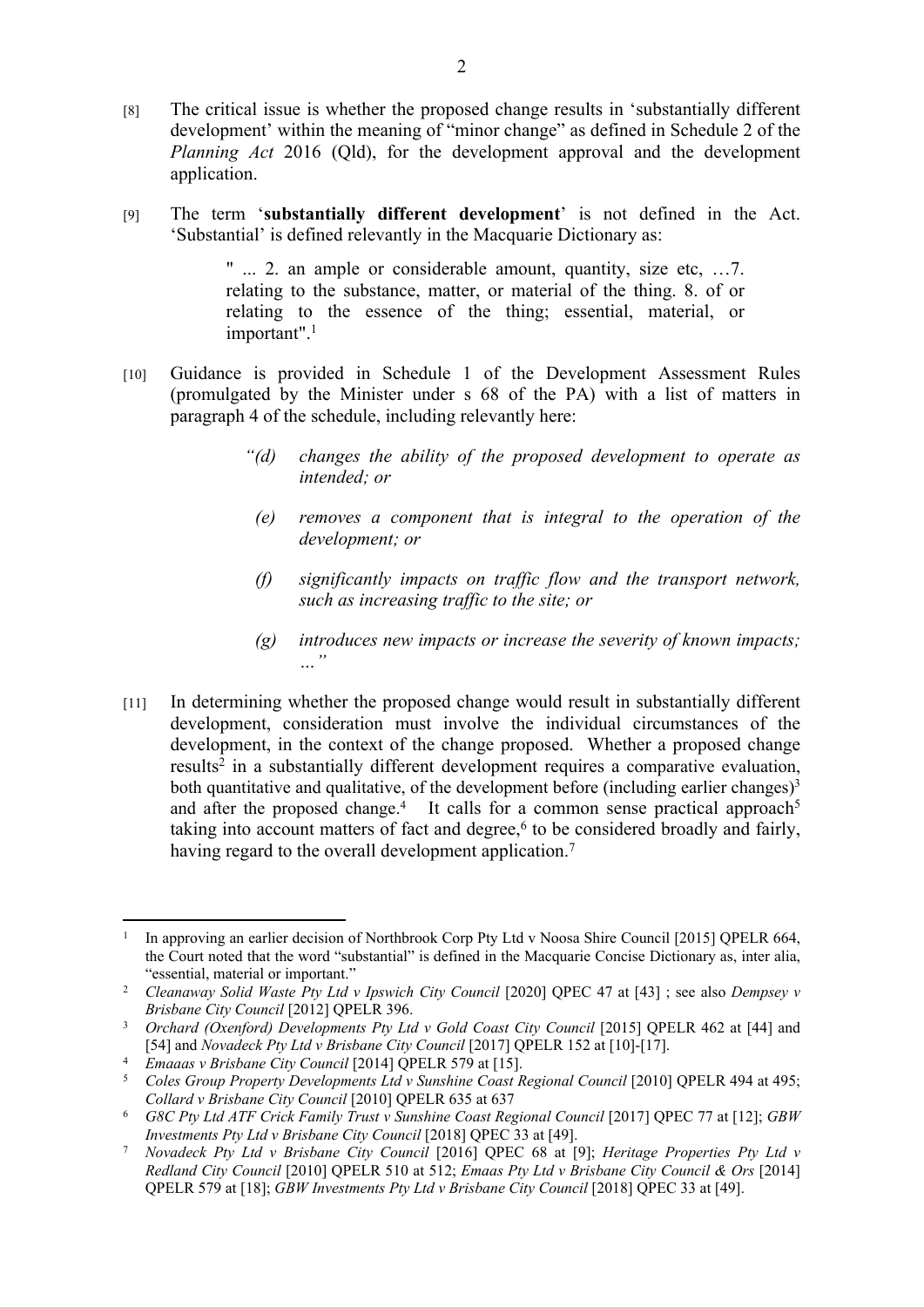- [12] The appellant originally made a combined development application on 30 June 2017 over land then described as Lot 2 on SP121910, Lot 27 on RP908381 and Lot 47 on RP911569 comprising the overall development of stages 1 and 2 as follows:
	- (a) preliminary approval for material change of use under s 242 of the Repealed SPA to extend the Sub-Precinct 1B boundary under the Smithfield Local Plan, to include the subject land and creation of use rights applicable to Mixed Use Zone Precinct 2 Trades and Services, and
	- (b) reconfiguration of a lot (1 into 22 lots) and balance area of the land subject of stage 1 only.
- [13] The original accompanying plans depict the proposed subdivision layout for stage 1. The plans also indicatively show an internal spine road off Mount Millman Drive, accessing stage 1 and extending throughout the development connecting stage 1 with stage 2, which was shown with 30 lot layout. A second access was shown off Mount Sampson Street via Danbulan Street for only 4 lots in stage 2.
- [14] The combined application required referral to the State Assessment and Referral Agency, who provided its concurrence agency response with conditions on 5 April 2018. Part of the development application required impact assessment, so it was publicly notified between 5 March 2018 and 19 April 2018. The respondent council ultimately assessed the application and issued its decision notice on 4 July 2018, followed by an amended decision notice on 23 July 2018. The application for the preliminary approval and reconfiguration of stage 1 was approved subject to conditions 1, but it was wholly refused in relation to stage 2.
- [15] In the meantime, the proposal development was significantly disrupted on or about 25 May 2018, when the Department of Transport and Main Roads compulsorily acquired 34.05 hectares (later amended to 34.213 hectares) of the land subject of the development application to make way for the Smithfield bypass project.
- [16] The appellant made a minor change application to deal with the consequences of the resumption. The change related to stage 1, only, whereby the reconfiguration for stage 1 was reduced from the original 21 lots to 9 lots serviced by an internal road in the balance area. The total land area was about 39.12 hectares. That changed application was allowed on the basis of amended plans, which indicatively show a realigned internal road connecting stages 1 and 2 with access off Mount Millman Drive.
- [17] On 6 December 2019, this Court allowed the minor change, allowed that part of the appeal in relation to stage 1, approved the development of stage 1 subject to conditions, and ordered the continuation of the appeal for stage 2.
- [18] By this current change application the appellant seeks a further minor change of the application (and that part of the development approval for stage 1), comprising:
	- (a) A small increase in the overall area of stage 1 from 1.693 hectares to 1.694 hectares;
	- (b) A decrease in the number of lots from nine lots to four lots in stage 1;
	- (c) An increase in average lot size from 1330 square metres to 4235 square metres for stage 1;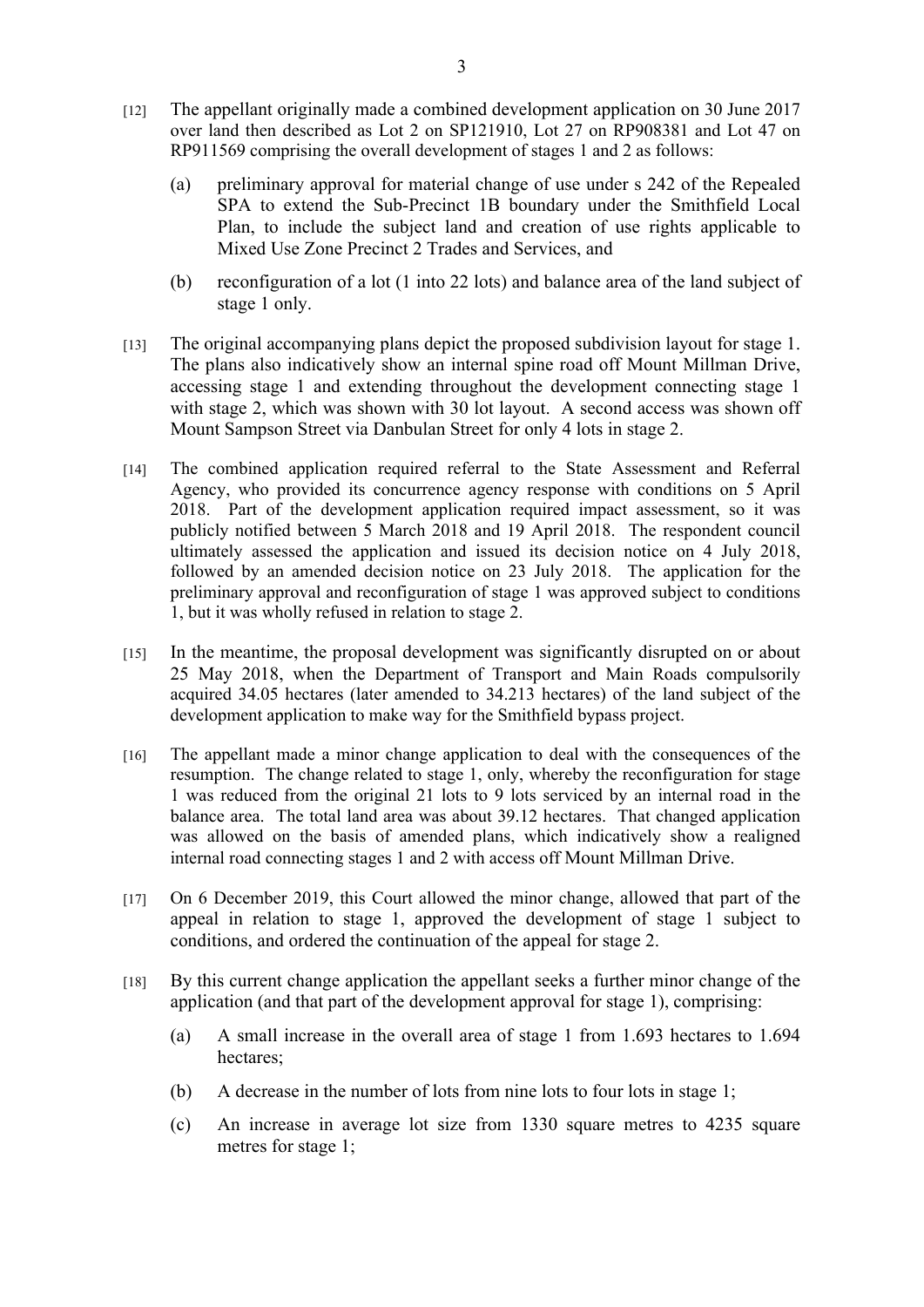- (d) Removal of the internal road through stage 1, and over a drainage easement to access stage 2;
- (e) An increase in the number of lots from 3 to 4 that gain direct access to and from Mount Milman Drive, with lots 1 and 2 having exclusive driveways whereas proposed lots 3 and 4 will share one forked driveway.
- [19] It is not controversial that these changes do not result in substantially different development for stage 1. That is, the proposed change, in so far as it relates to stage 1, still results in a large lot commercial/service/light industrial subdivision albeit of less intensity. The amended conditions of approval for stage 1 adequately deal with consequential changes to access, roadworks and services for the new 4 lot layout and divorces stage 1 from stage 2. There will be no change to the proposed built form. Neighbours are unlikely to perceive any difference in the nature of the development as appreciated from outside of the subject land.
- [20] However, the proposed change removes the internal spine road, which has been an integral feature of the development application and part approval, and its removal necessarily changes the way that the overall proposal will operate in terms of access, traffic flow and impacts, as formerly intended as follows:
	- (a) The original application relied upon the internal spine road through the development to connect stage 1 to the indicative 30 lot stage 2. The proposal was intended to operate with almost all stage 2 traffic travelling through stage 1 and onto Mount Millman Drive, with a small portion gaining access off Mount Sampson Street via Danbulan Street.
	- (b) The first changed application, consequent upon the compulsory road resumption, retained the internal road connecting stages 1 and 2. Stage 2 was shown with a reduced 9 lot layout. In that manifestation, the overall proposal was intended to operate so that the stage 2 traffic would travel through stage 1 and onto Mount Millman Drive (with some potential for 2 lots of stage 2 having access off Mount Sampson Drive).
	- (c) The current proposed change completely removes the internal spine road. The accompanying plans show stage 2 split into a four lot "Stage 2a" and a single lot "Stage 2b" served by a new internal road with access off Mount Sampson Street (via Danbulan Street). All connection, access and interaction between stage 1 and stage 2 is abandoned.
- [21] In this regard, the respondent council argues that the removal of the internal road and access from stage 1 to stage 2 will significantly impact on traffic flow and introduce new impacts on Mount Sampson Street and Danbulan Street, and thereby result in substantially different development overall. The respondent points to the following factors to support the argument:
	- (a) The stage 2 land is currently in the Rural zone and in Sub-Precinct 1 Employment of the Smithfield local plan. The Rural zone provides for rural uses and activities recognising the primacy of rural production and farming practices.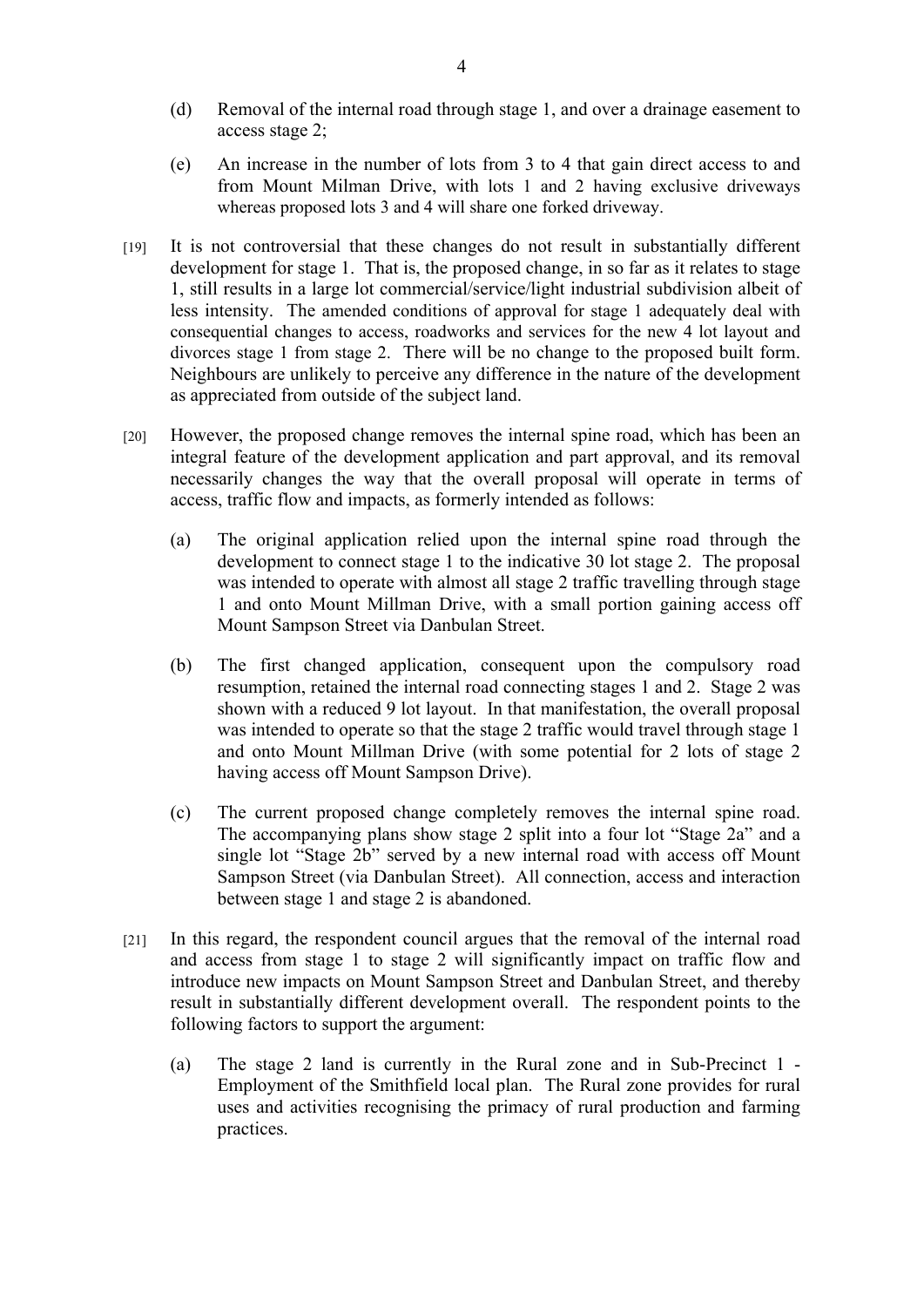- (b) The combined development application seeks to include the land in the Smithfield local plan Sub-Precinct 1b and apply use rights consistent with the Mixed use zone - Precinct 2 Trades and Services. The supporting planning report identifies uses that will become self-assessable and uses that will become code-assessable consequent upon preliminary approvals.
- (c) The engineering report supporting the original development application addressed traffic and access, and the construction a 23 m narrow access corridor via Mount Sampson Street to service lots 40-43. Other external upgrades proposed included a new roundabout and upgrade of Cattana Road in accordance with the Transport (Roads) Trunk Infrastructure Plan, and modification of Mount Millman Drive to accommodate left in, left out movements.
- (d) The affidavit of Mr Sclippa identifies the need for consideration of Danbulan Street both as a consequence of this proposed development and otherwise. This supports the further order sought by the appellant requiring the respondent to undertake works related to the provision of traffic counts on Danbulan Street
- [22] On the contrary, the appellant reminds the court that the contested part of the development application subject of the ongoing appeal for stage 2 is merely for preliminary approval for material change of use varying the effect of the Planning Scheme for use rights consistent with a Mixed Use Zone Precinct 2 – Trades and Services, subject to conditions. The appellant points to the Table of Assessment to argue that:
	- (a) The granting of a preliminary approval for use rights consistent with the Mixed Use Zone Precinct 2 – Trades and Services does not authorise automatic use rights for a wide range of uses for the land subject of stage 2 of the development.
	- (b) The majority of uses indicated as code assessable, and any further reconfiguration of stage 2, would also require a future code assessable development application.
	- (c) Any such assessment (including any associated traffic assessment) is a merits assessment for another day and should have no impact on the minor change application that is currently before the Court.
- [23] The relevant planning scheme is CairnsPlan 2016 v1.0. The '*Table 5.5.n.2 Mixed Use Zone Precinct 2 – Trades and Services'* identifies the level of assessment and assessment criteria for different development application types including a development application for a material change of use or reconfiguring a lot.
- [24] The following uses are identified as accepted development in the Mixed Use Zone Precinct 2 – Trades and Services:
	- (a) Community Care Centre (if contained within an existing building);
	- (b) Community Use (if contained within an existing building);
	- (c) Environment Facility;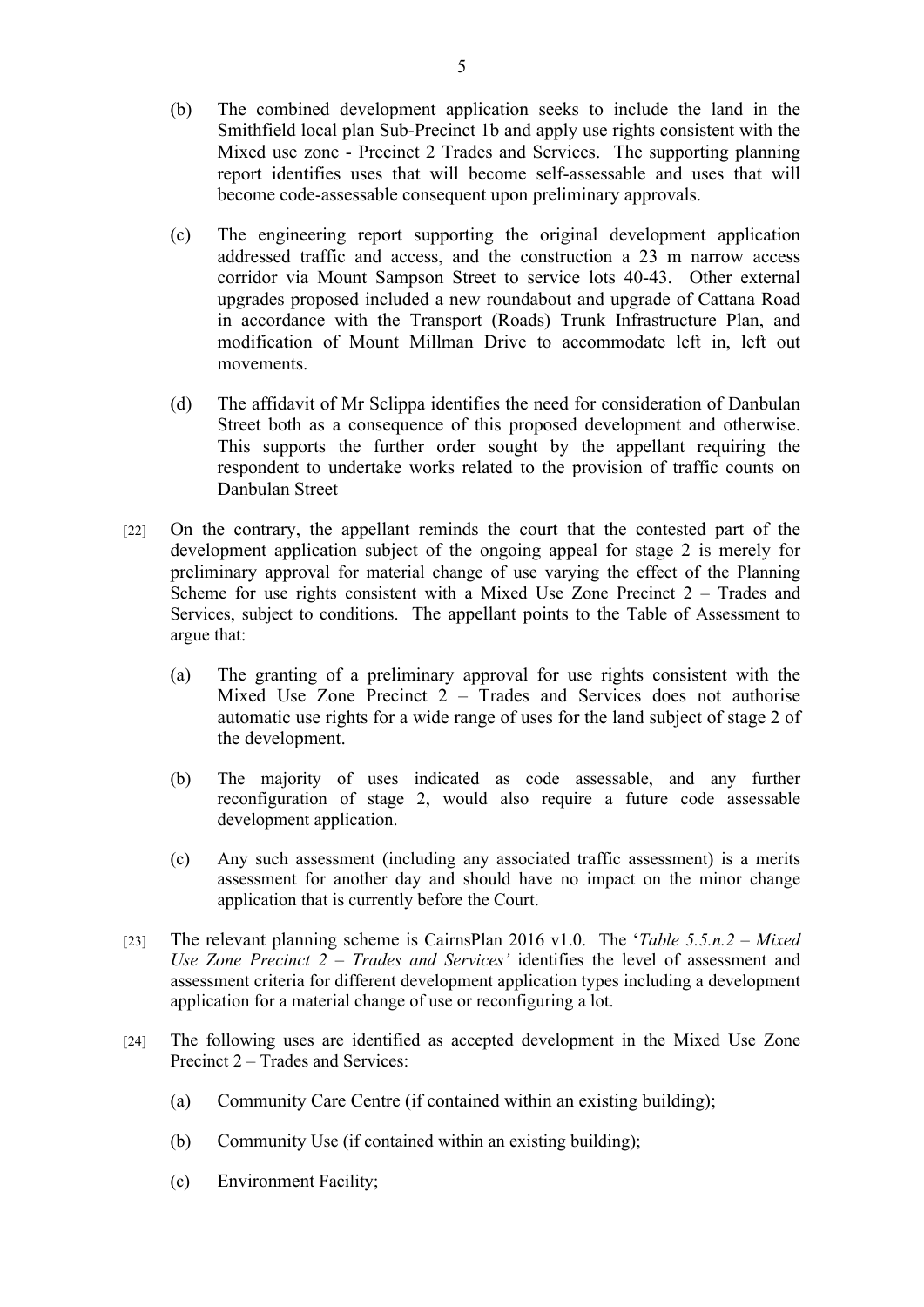- (d) Food and Drink Outlet (if contained within an existing building used for a lawfully established Centre activity);
- (e) Home Based Business;
- (f) Low Impact Industry;
- (g) Sales Office;
- (h) Service Industry;
- (i) Shop (if contained within an existing building used for a lawfully established Centre activity and the GFA of the shop is less than 500m²);
- (j) Shopping Centre (if contained within an existing building used for a lawfully established Centre activity and the GFA of the shopping centre is less than 500m²); and
- (k) Veterinary Services (if contained within an existing building used for a lawfully established Centre activity).
- [25] The following uses are identified as code assessable development in the Mixed Use Zone Precinct 2 – Trades and Services and would require a code assessable development application for a material change of use:
	- (a) Adult Store;
	- (b) Caretakers Accommodation;
	- (c) Club (small scale);
	- (d) Club (other than small scale);
	- (e) Community Care Centre (other than as identified in item 9(a) above);
	- (f) Community Use (other than as identified in item 9(b) above);
	- (g) Dwelling Unit;
	- (h) Educational Establishment;
	- (i) Emergency Services;
	- (j) Food and Drink Outlet (other than as identified in item 9(d) above);
	- (k) Function Facility;
	- (l) Funeral Parlour;
	- (m) Garden Centre;
	- (n) Hardware and Trade Supplies;
	- (o) Health Care Services;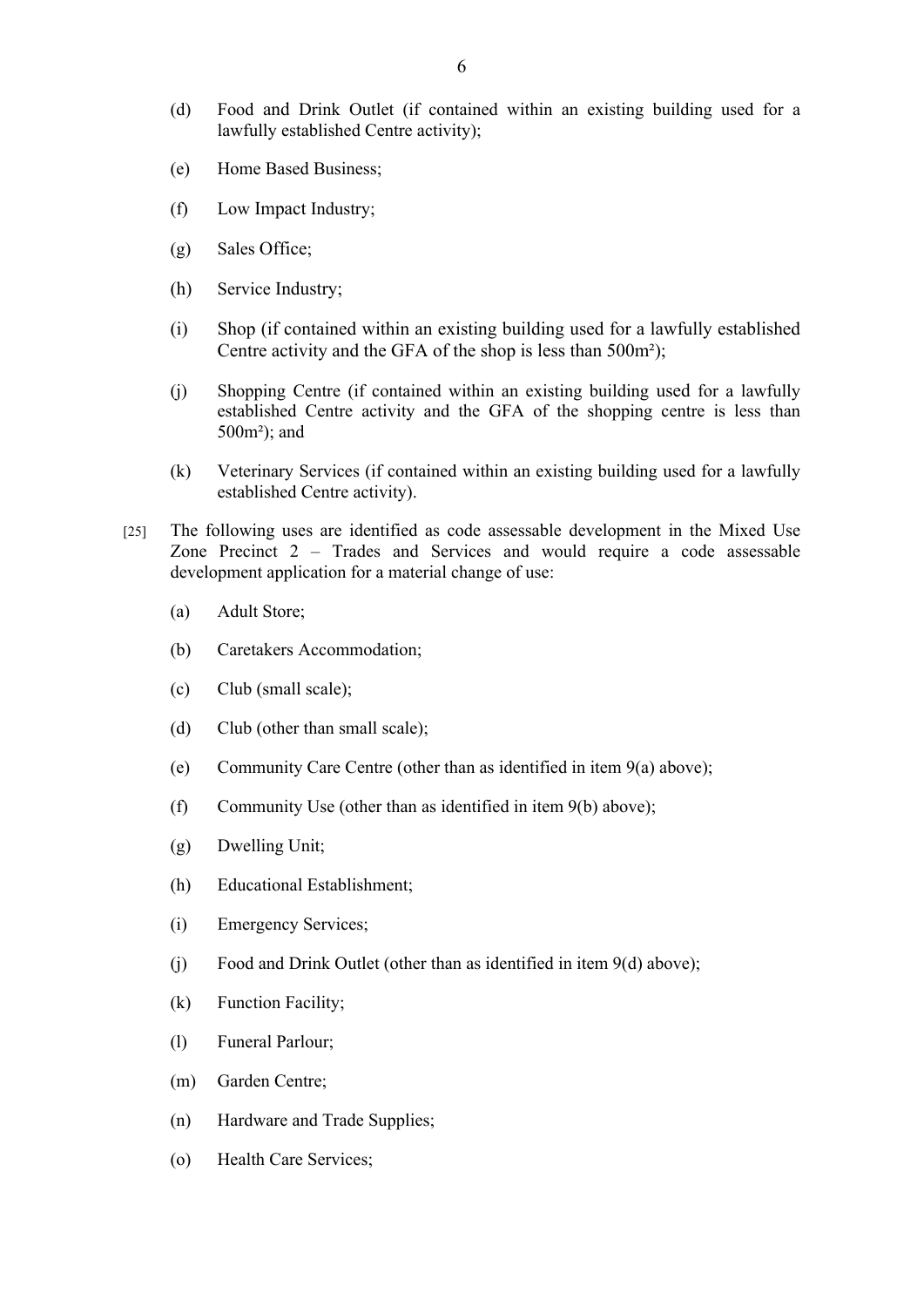- (p) Hotel;
- (q) Indoor Sport and Recreation;
- (r) Office;
- (s) Outdoor Sales;
- (t) Place of Worship;
- (u) Service Industry (if for a laundromat or dry cleaners and the GFA is greater than 150m²);
- (v) Showroom;
- (w) Veterinary Services (other than identified in item 9(k) above); and
- (x) Warehouse.
- [26] The following uses are identified as an impact assessable development in the Mixed Use Zone Precinct 2 – Trades and Services and would require an application for a material change of use:
	- (a) Educational Establishment (if involving accommodation);
	- (b) Shop (if for a Department Store or Supermarket);
	- (c) Shopping Centre (if the GFA of the Shopping Centre is greater than 500m²);
	- (d) All other uses not otherwise identified; and
	- (e) Undefined uses.
- [27] A development application for reconfiguration of a lot in the Mixed Use Zone Precinct 2 – Trades and Services requires a Code Assessable Development Application to be submitted and assessed.
- [28] It is true, as the appellant submits, that the delineation of lot size and configuration, internal roads and access shown on the plans are merely indicative in the context of the application for preliminary approval for material change of use and to vary the effect of the planning scheme. And care must be taken not to interpret indicative detail as elevating the application to one of a material change of use or reconfiguration of a lot. Of course, the greater certainty afforded such an application facilitates greater certainty in the assessment process, and the appellant accepts that a success in this change application might imperil development opportunities for the stage 2 in the future.
- [29] However, in my respectful opinion, a preliminary approval of the changed application will enliven use rights identified as accepted development (not otherwise requiring further code or impact assessment) in the Mixed Use Zone Precinct 2 – Trades and Services. The change will alter the way that traffic passes in, out, through and interacts with the overall development. The result is that all traffic from stage 2 will be funnelled onto Mount Sampson Street and then onto Danbulan Street.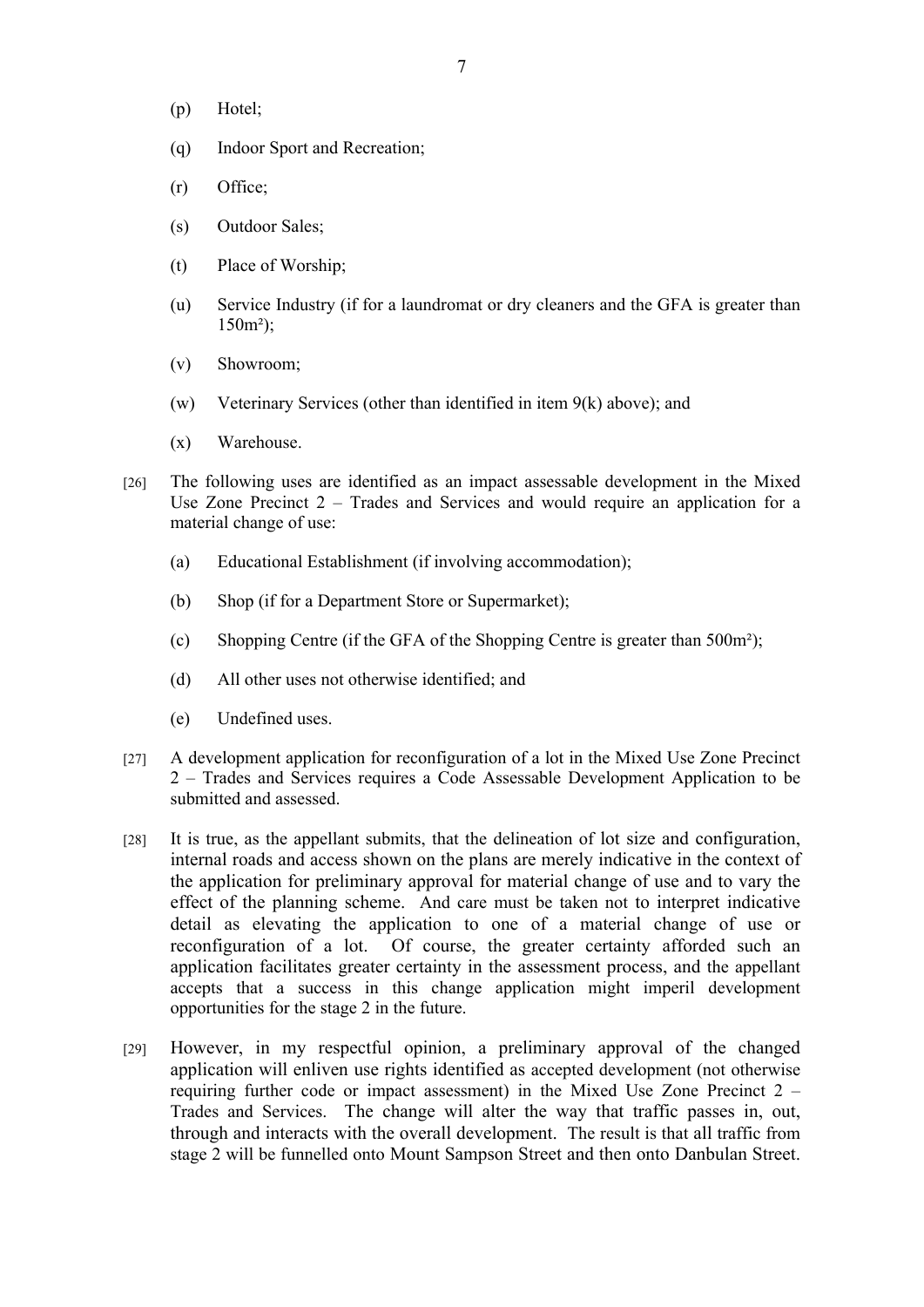In my view such matters of access, traffic flow and impacts are relevant to assessment of the development application for preliminary approval related to stage 2.

- [30] There is no evidence of assessment of any impact of the traffic flow on Danbulan Street or of the introduction of new impacts onto Danbulan Street as a result of stage 2 gaining access from it. Yet, these matters are topical. Mr Sclippa at paragraph 3 of his affidavit remarks about "*…an internal discussion about whether there are operational or safety risks in relation to the development gaining access from Danbulan Street, whether Danbulan Street should be made a one-way street and whether works are required to Danbulan Street independently of the application the subject of the appeal"*, and at paragraph 4 he deposes that "*In order to assist in determining those matters the Council intends to undertake traffic counts in Danbulan Street and it anticipates that to occur by 25/11/2021.*" The appellant also seeks orders compelling the respondent council to provide with any further information (including the results of the further traffic generation counts and related comparative analysis) it intends to rely upon in relation to stage 2 of the development.
- [31] When considered in the context of the overall development application, it seems to me that the proposed change:
	- (a) will remove a component that is integral to the operation of the development; and
	- (b) will change the ability of the proposed development to operate as intended; and
	- (c) may significantly impact on traffic flow such as increasing demand on access and increasing traffic onto Mount Sampson Street and Danbulan Street from stage 2; and
	- (d) may introduce new impacts or increase the severity of known impacts on Mount Sampson Street and Danbulan Street.
- [32] Therefore, I am unable to conclude that the proposed change will not substantially change the development. Given the attitude of the respondent council, rather than dismiss the application, I propose to allow the appellant an opportunity to adduce further evidence and submissions on these matters.

## **Is the proposed change a 'minor change' to the development approval for stage 1, and/or a 'minor change' to the development application?**

- [33] This is also an unusual situation where the proposed changes are sought to be made to the court's development approval for stage 1 and, more broadly, to the combined development application in the pending appeal in relation to stage 2.
- [34] An application for a minor change to a development approval is governed by Subdivision 2 of Division 2 of Chapter 3 of the *Planning Act 2016* (Qld) constrained by operation of s 46(4) of the *Planning and Environment Court Act 2016*, whereas a minor change to an application subject of a pending appeal is constrained by operation of s 46(3) of the *Planning and Environment Court Act 2016*.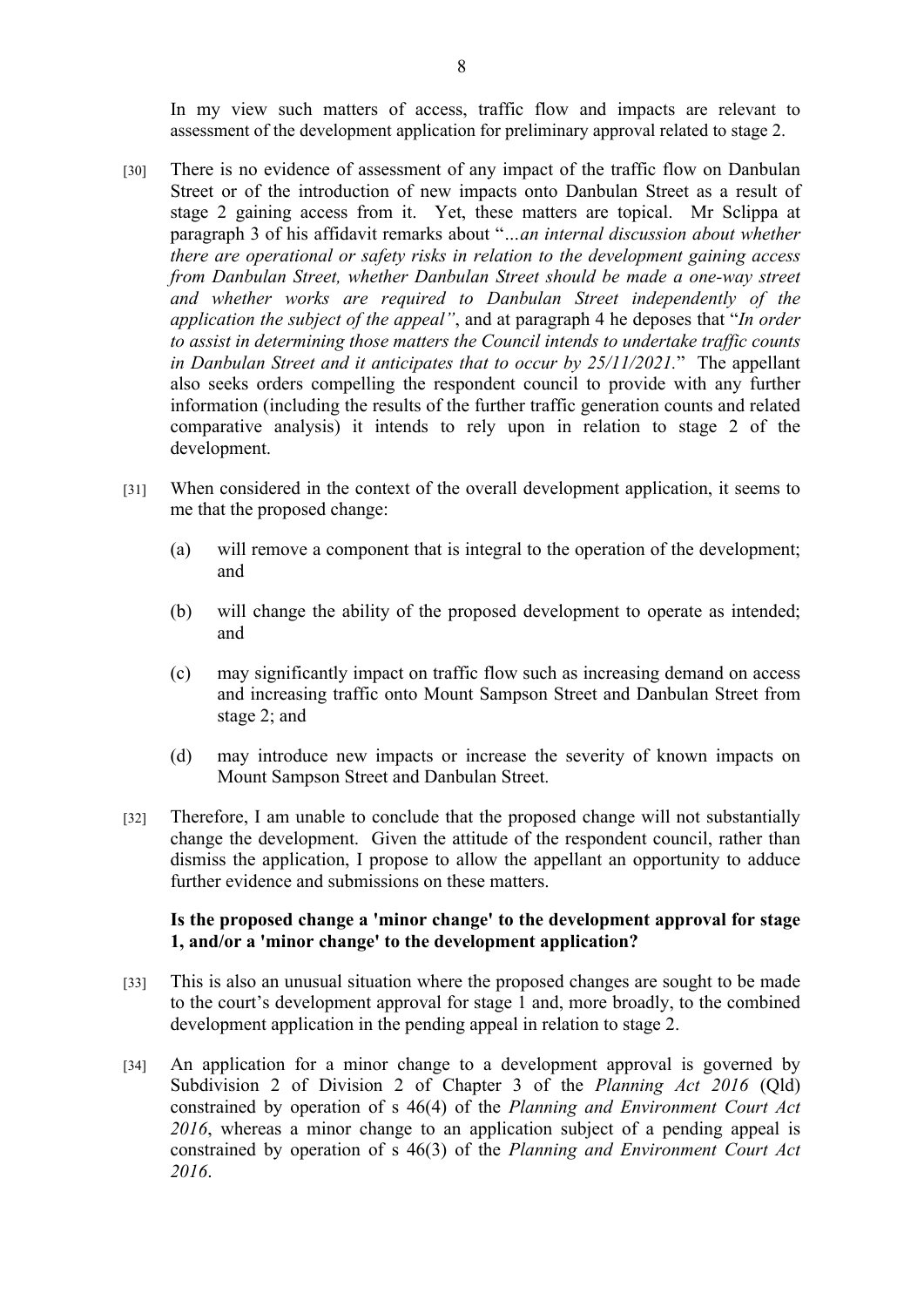[35] Having regard to the proposed change in the context of these unusual circumstances, I also invite the parties to make further submissions about the relevant considerations for a minor change to a development approval and how such matters interact with any change to the balance of the undetermined development application subject of the continuing appeal. In particular, I invite submissions about the application to this application for minor change of ss 78A(2) and (4), the requirements of s 79, any notification pursuant to s 80, and assessment under s 81, and deciding factors in s 81A.

# **What declaratory and other orders should be made in relation to the approval and start of stage 1, and consideration of the changed application in the appeal?**

- [36] The appellant also seeks the Court's imprimatur to stay the course of partly allowing the appeal and starting stage 1 before the appeal ends for the contested stage 2.
- [37] On 6 December 2019, this Court allowed the first minor change, allowed that part of the appeal and approved the development in relation to stage 1 subject to conditions, and ordered the continuation of the appeal for stage 2. The orders were:
	- "1 The Application for the minor change be allowed.
	- 2 The appeal proceeds on the basis of the Amended Plan RP132687-133 prepared by RPS and dated 27 February 2019.
	- 3 The Appeal be allowed in part and the development approved in part in relation to Stage 1 in accordance with the conditions set out in Attachment A to this Order.
	- 4 Pursuant to s72(2)(b) of the Planning Act 2016 the Appellant may start Stage 1 of the development prior to the resolution of the appeal in relation to Stage 2.
	- 5 The appeal in relation to Stage 2 of the development is adjourned until such time as the Department of Transport and Main Roads provides the Appellant with further information in relation to the detailed design of the Smithfield bypass."
- [38] These are final orders disposing of that part of the appeal for stage 1. It seems to me that the court is *functus officio* in relation to that part of the appeal allowed, consequential approval in relation to stage 1 subject to conditions, and permission to start stage 1, except for any further change or other power to revisit the orders.
- [39] The implementation of the approval for stage 1 will depend upon the determination of the minor change application and consequential orders. I will defer this issue until then.

## **Conclusion**

[40] For these reasons, I will adjourn the application pending further submissions from the parties.